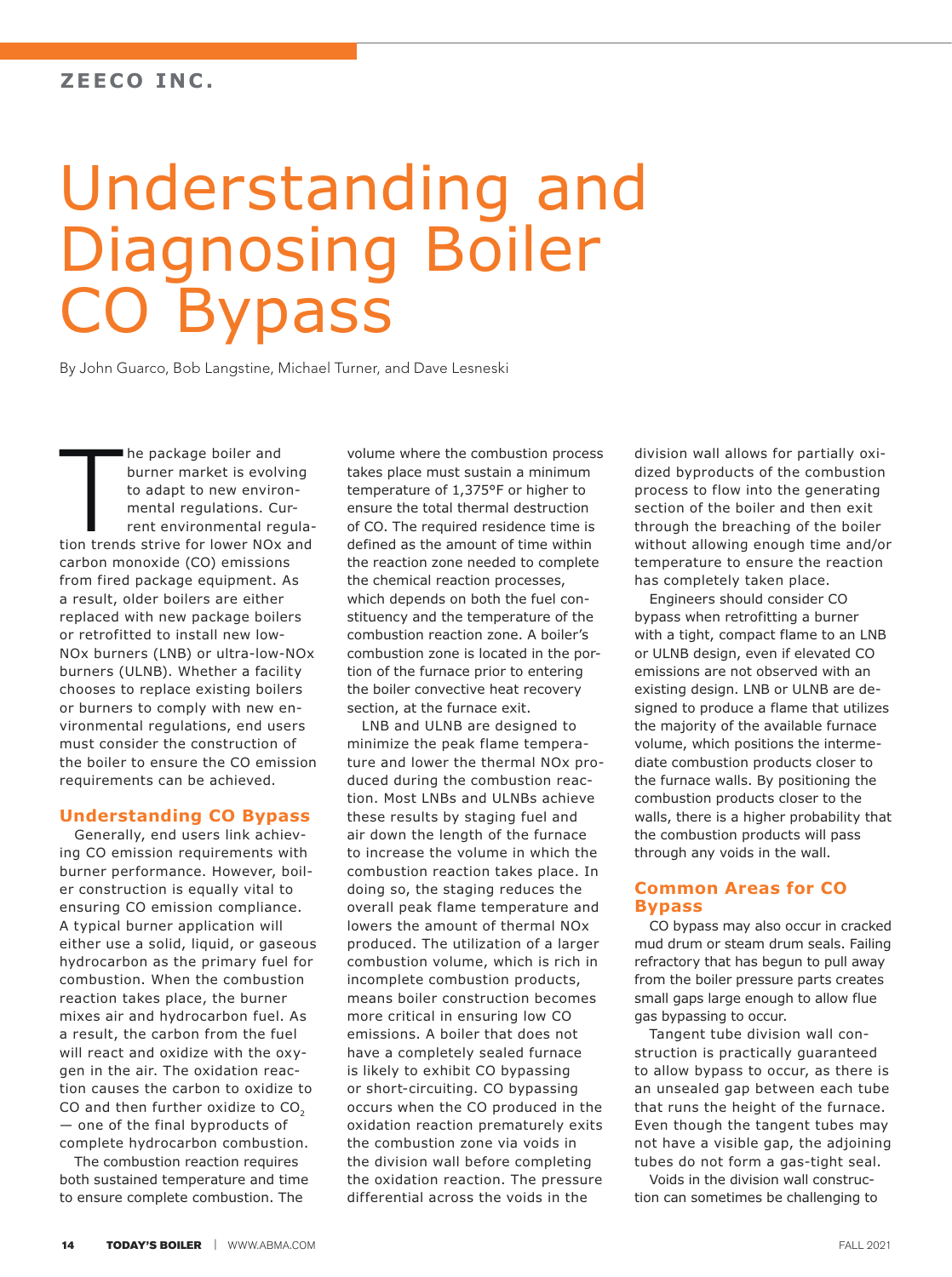detect. For example, certain types of refractory have a detrimental characteristic whereby the refractory contracts at elevated temperatures. Once the furnace reaches elevated operating temperatures, the refractory contracts and pulls away from the tubes, voiding the gas-tight seal. When the boiler goes offline, the refractory cools and expands back to as-applied dimensions. At normal ambient conditions, this gap is not detectable.

Boiler construction, dating back several decades, employed refractory front wall designs that were not gastight, which allowed for combustion gases laden with CO to exit through the breaching of the boiler. Gas bypassing through the front wall seal is prevalent in A- and O-type boilers, where the breaching of the boiler is directly over the burner centerline.

Boilers that have undergone modification to seal weld the tangent

tube division walls in order to mimic a membrane-style wall can exhibit bypassing if the refractory drum seals were not replaced. This is because the seal weld on the tubes must extend down and into the refractory seal to ensure that the combustion chamber is sealed.

Most new package boilers available today have division walls with membrane tube construction. Membrane tube walls are constructed by seal welding a metal strip between each adjoining tube. A metal strip (the membrane) extends down and into the drum crotch seal, forming a gas-tight division wall. Some package boiler OEMs offer a watertube front wall construction, which is advantageous to preventing bypassing. The watertube front wall is physically joined and seal-welded to the division wall on these boilers, ensuring no voids for bypassing occur between the two adjoining walls. **Figure 1. Illustration of a typical** 

### **Furnace Construction Example: D Style Boiler**

**Example: D Style Boiler**  To illustrate this problem, a typical D-style package boiler is shown in Figure 1.



**D-style boiler.**

# **heatfab.**

## Saf-T Vent®

- Constructed of super-ferritic stainless steel (29-4C) for superior resistance to acids
- Component design engineered with an overlapping joint to keep acidic condensate away from the seal
- Sure Seal™ component locking system allows quick and easy installation and locks on the flue bearing conduit for a strong secure joint
- Factory-installed integral seal on 3"-16" ID sizes provides easy installation with no field applied sealant required

© 2021 Heatfab and Saf-T Vent. All rights reserved. https://www.fab.com / (800) 772-0739





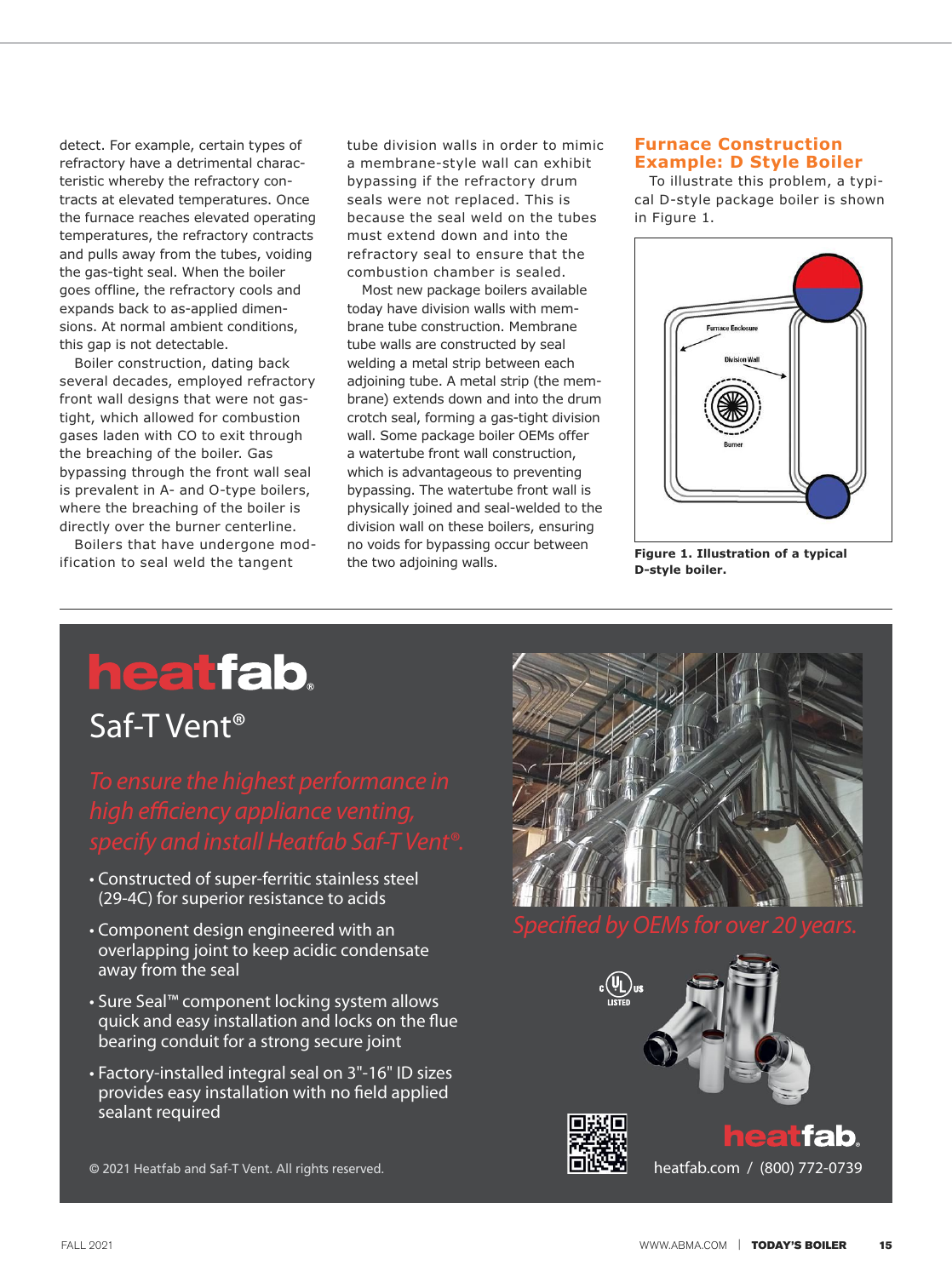### **ZEECO INC.**

In modern package boilers, the furnace enclosure is typically built of welded membrane tube construction. A membrane is welded to each adiacent tube to form a seal, as shown in Figure 2.



**Figure 2. Modern membrane tube construction.**

In many older package boiler designs, the division wall that separates the furnace from the backpass of the boiler (which contains the superheaters and boiler bank) is composed of tangent tube construction, as shown in Figure 3.



**Figure 3. Tangent tube construction.**

Figure 4 shows a tangent tube in a division wall of a D-style boiler. Since there is no welding or positive seal between the tubes, a significant amount of space for bypassing flue gas from the furnace to the boiler backpass is available.



**Figure 4. Tangent tube of a D-style boiler division wall.**

Package boilers are typically built of a pressurized design with no induced draft fan installed. The forced draft fan pressurizes the furnace and conveys the flue gases to the stack exit.

High carbon monoxide (CO) quantities are formed in close proximity to the burner zone during low-NOx firing. This CO formation zone, in combination with the high differential pressure between the furnace and the backpass, can result in the bypassing of CO through the spaces between the tangent tubes and into the boiler backpass. The temperature in the backpass of the boiler at the point of bypassing is below the required temperature to promote further combustion of CO, so the reaction ends, and the high CO level is established.

Although the CO measured at the exit of the furnace may meet the specified requirements, some installations have had such bypassing of these furnace gases laden with CO exit to the stack — failing stack emissions tests. With permit levels typically very low, any bypassing of the CO pollutant becomes a significant risk to achieving the permitted level. Inspection of the furnace division wall and the installation of rods to close any gaps found in the division wall to prevent bypassing of carbon monoxide to the stack has effectively prevented this condition.

#### **Diagnosing and Evaluating CO Bypass**

Diagnosing and testing for CO bypassing becomes critical when determining the root cause of elevated CO emissions. Typically, the first indication of CO bypassing becomes evident when combustion tuning is being carried out on the unit. The

burner will exhibit CO emissions that are uncharacteristically high for the burner. A trained combustion service engineer will vary the fuel staging, excess air rates, and flue gas recirculation rates on the burner to mitigate the elevated CO. If the CO emissions remain largely unchanged, even after considerable changes in the tuning parameters, bypass is the likely cause of the high emissions.

To accurately diagnose CO bypassing, the flue gas at the back of the furnace — near the entrance to the generating section of the boiler needs to be sampled. The flue gas at the back of the furnace will travel the entire length of the furnace and undergo the designed amount of time and temperature necessary to complete the combustion reaction. If the flue gas sampled at the rear of the furnace has low or no levels of CO, then bypassing is the likely root cause of the elevated CO emissions in the stack. Some of the incomplete combustion gases laden with CO will pass through a gap or hole in the division wall before reaching the end of the division wall/back of the furnace, resulting in high CO content in the stack gas.

There are several safe ways to sample flue gas from the back of the furnace. A simple way to sample flue gas is to temporarily disconnect the cooling air from the rear sight glass and pull a sample from this port. Another simple method is to find an existing tap, either on the back wall of the furnace or near the division wall, and insert a water-cooled probe to sample the flue gas. All samples pulled from the rear of the furnace should first pass through a condensing coil or bubbler to cool the sample to prevent damage to the emission analyzer. Flue gas pulled directly from the rear of the furnace will damage any emission analyzer without proper cooling.

Once the flue gas has been sampled from the rear of the furnace, the results of the sampling will need to be validated. A sample of the emissions from the stack should be drawn at the same time as the sampling at the rear of the furnace. When the two samples are compared, the oxygen and NOx levels of the samples